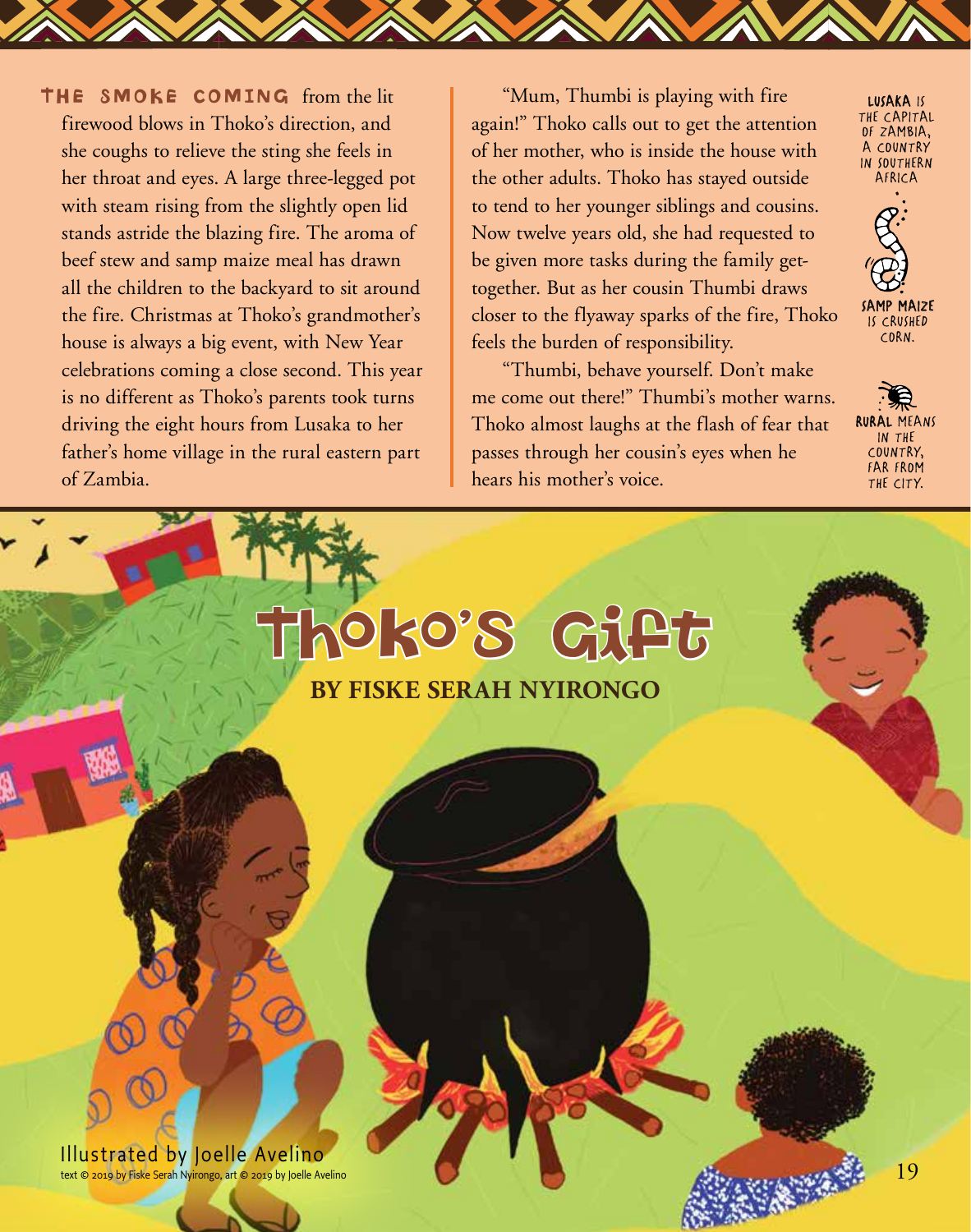

## **BEX EXXILE CSE**

Thoko's older sister, Doris, beckons her from the back door. Since turning sixteen last June, Doris avoids hanging outside with the "babies."

Thoko follows Doris into the house and finds her peeking through the open front window of the bedroom they share. A shiny blue car has pulled up, and a large man is lifting packages from the trunk.

"Look at the gifts Uncle Tito has brought for us!" Doris says excitedly. "That package is huge! Who do you think it's for?"

Uncle Tito is the most lovable member of the Mawere family but also the most elusive.

He has an easygoing personality and a lavish lifestyle that sometimes causes tension with Thoko's father. Although their uncle rarely comes to other family functions, he always brings gifts around the Christmas season for the children. Thoko remembers how, when she was eight, she had begged her parents for a pencil case and a new school bag. It had been a surprise when her uncle instead bought them for her.

Uncle Tito hefts the last of the gifts into the waiting arms of their grandmother's servant, and the girls settle down on one of the bunk beds.



LAVISH MEANS OVER THE TOP, EXPENSIVE, SHOWY.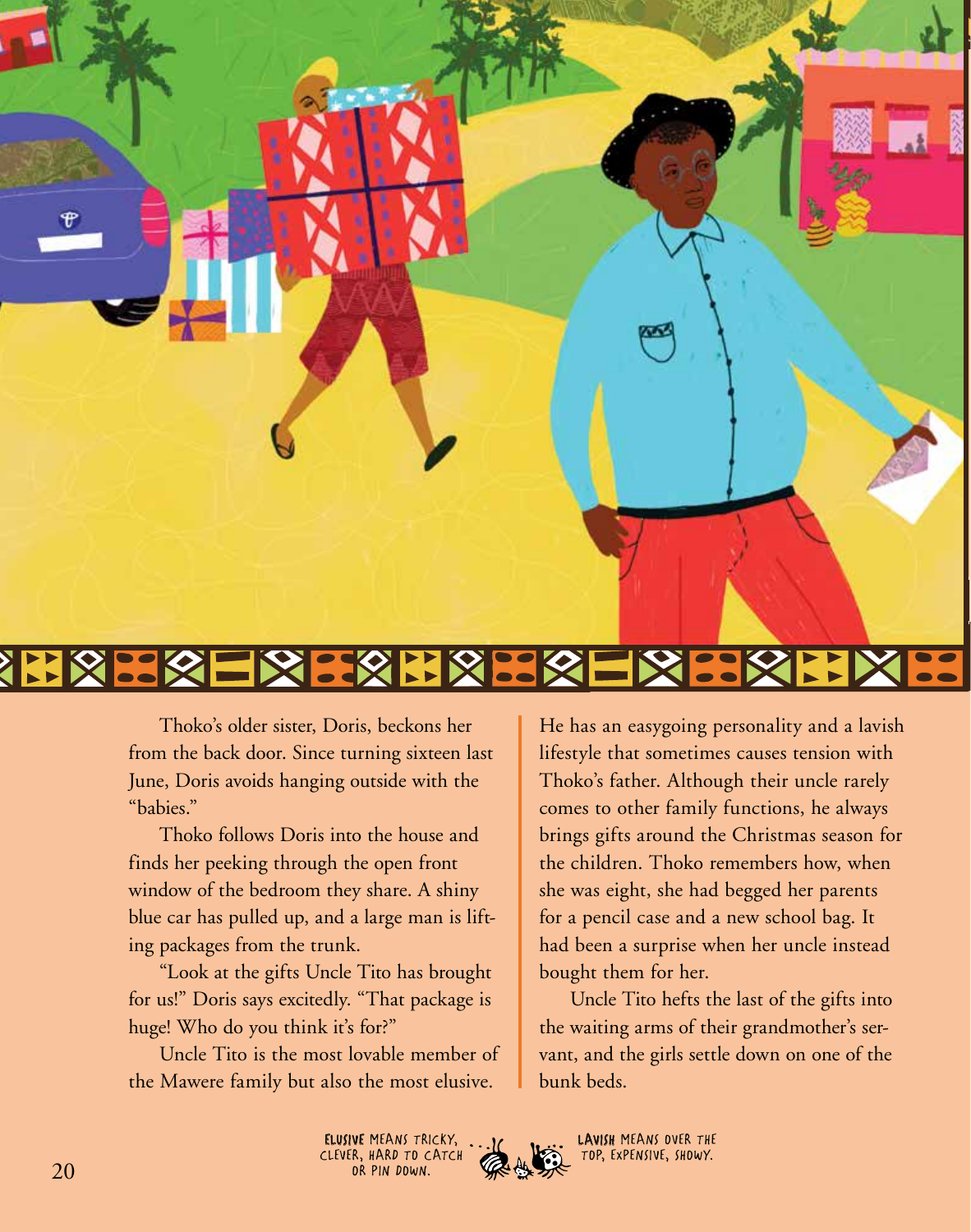"Did you tell him what you wanted this year?" Thoko asks Doris.

"I don't remember saying anything. Did you?"

"I don't think so either. But I like surprises!"

They let out twin laughs when they realize just how unpredictable Christmas at their grandmother's house can be.

Temperance Zulu walks in to find her granddaughters giggling on the bed. At seventy-nine, she is a tiny woman, with a head full of gray hair. Thoko and Doris are her favorite grandchildren, although she would never admit it.

 "My babies, you have to watch over those children outside. They'll spoil our dinner if you don't." Thoko and Doris get up with a groan as their grandmother adds, "And Thoko, your father wants you to tell Mavis's mother that the cow is almost here."

During the holiday season, the village comes together to buy food for the Christmas feast. This year, there is to be a big braii, or barbecue. Families share costs, and remainders are given to those who cannot afford to buy their own food.

As she walks the familiar pathways leading to Mavis's grandmother's house, Thoko is grateful that the December rains have cooled the summer heat. For as long as she can remember, Thoko has spent the festival season with Mavis, her best friend from school whose parents also come from her father's village.

 "Thoko, you want your friend?" Mavis's grandmother asks when Thoko walks into the yard, which is surrounded by a bright red brick wall.

"Yes, please," Thoko replies.

"She has just gone out with her mother. Do you want to wait for her?"

Thoko guesses that Mavis and her mother are at the community beauty salon, since Mavis had complained about her unbraided hair when their families arrived yesterday.

"No, grandma, I will come back later. But my father says the cow is almost here."

Mavis's grandmother lets out a joyful, ululating cry that brings a smile to Thoko's face. Some of Thoko's friends at school laughed when she told them that she spent Christmas in her father's little farming village, but Thoko always enjoys this part of her December school holiday. She loves the familiarity of the people and surroundings.

As Thoko is returning to the house of Temperance Zulu, Doris runs out to her with a big smile on her face. "I was looking for you. Uncle Tito is going back to the city tonight, so he's giving us his gifts before he leaves."

Doris takes her hand and pulls her along. "The others already got their gifts. He saved us for last. You should see what Thumbi and Grace got!" Doris says with a whistle. "And he brought us the biggest fireworks to light up for New Year. He got the short fat ones, Thoko, the ones that shoot up into the sky! Where do you think Uncle Tito works?" she asks.



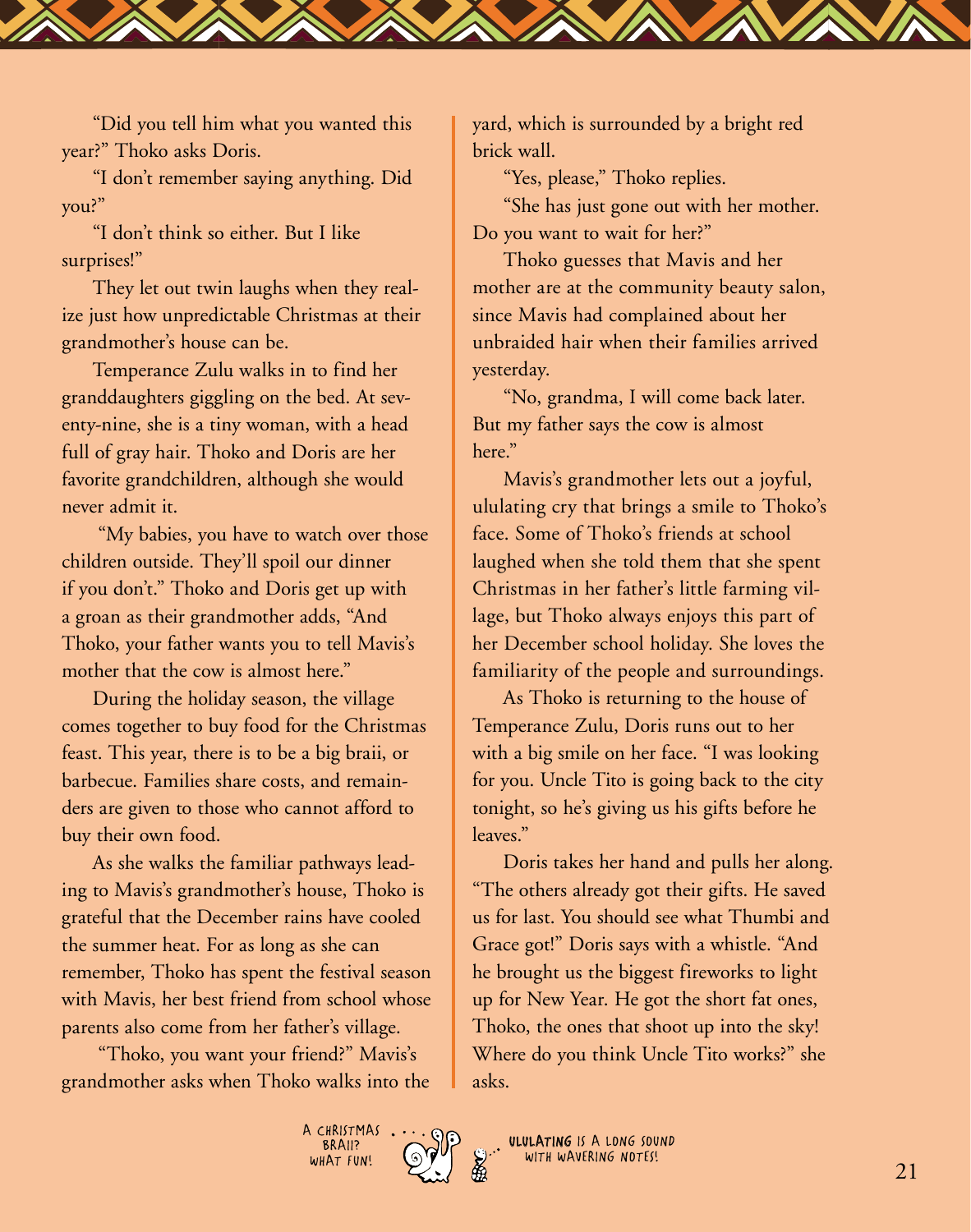"I think he works in a bank," Thoko replies. She has never heard her parents talk about her uncle's work. She tries to remember any conversation about Uncle Tito but only recalls her grandmother saying something about investments Uncle Tito is involved in.

"He works in a bank," she says surely now.

As soon as they step into the living room, Uncle Tito says in a booming voice, "Thoko, you ran away from me?" He has his hand across his chest to feign the heartbreak he had felt at her absence. When Thoko sees the mischievous glint in his eyes she flies into his arms and hugs him tight, taking in his presence.

"I went to see my friend Mavis," she says as her uncle pulls out a big box with "Doris" written in bold red

across it. Thoko laughs at the stunned expression on Doris's face as she accepts the gift with both hands.

"Thank you, Uncle Tito," Doris murmurs.

"Girl, you haven't even opened it. What are you waiting for?" Uncle Tito asks with a chuckle.

Doris doesn't need to be told twice as she tears into the wrapping paper and box and pulls out a pair of knee-high leather boots. Thoko hears her mother sigh. Then Doris reaches into the box again and screams as she pulls out the latest Chinese cell phone.

"Thank you, Uncle Tito! Thank you so much! But how did you know what I wanted exactly?" Doris asks between her squeals of excitement.

"A little social media stalking goes a long way, and you are welcome, baby girl," Uncle Tito replies with a wink. "And for you, my last but not the least," he says to Thoko, handing her a brown envelope.

Thoko takes it, wondering what present could be inside such a small thing. Her eyes fill with tears as tickets to the Barefeet Theatre

Christmas Concert tumble out. It is what she has secretly wanted, but she knew the tickets had sold out and were too expensive for her parents anyway. Also in the envelope is a night stay for her family at the hotel where the concert will take place.

Her mother takes the papers from her hands as Thoko breaks down in joy at this

FEIGN